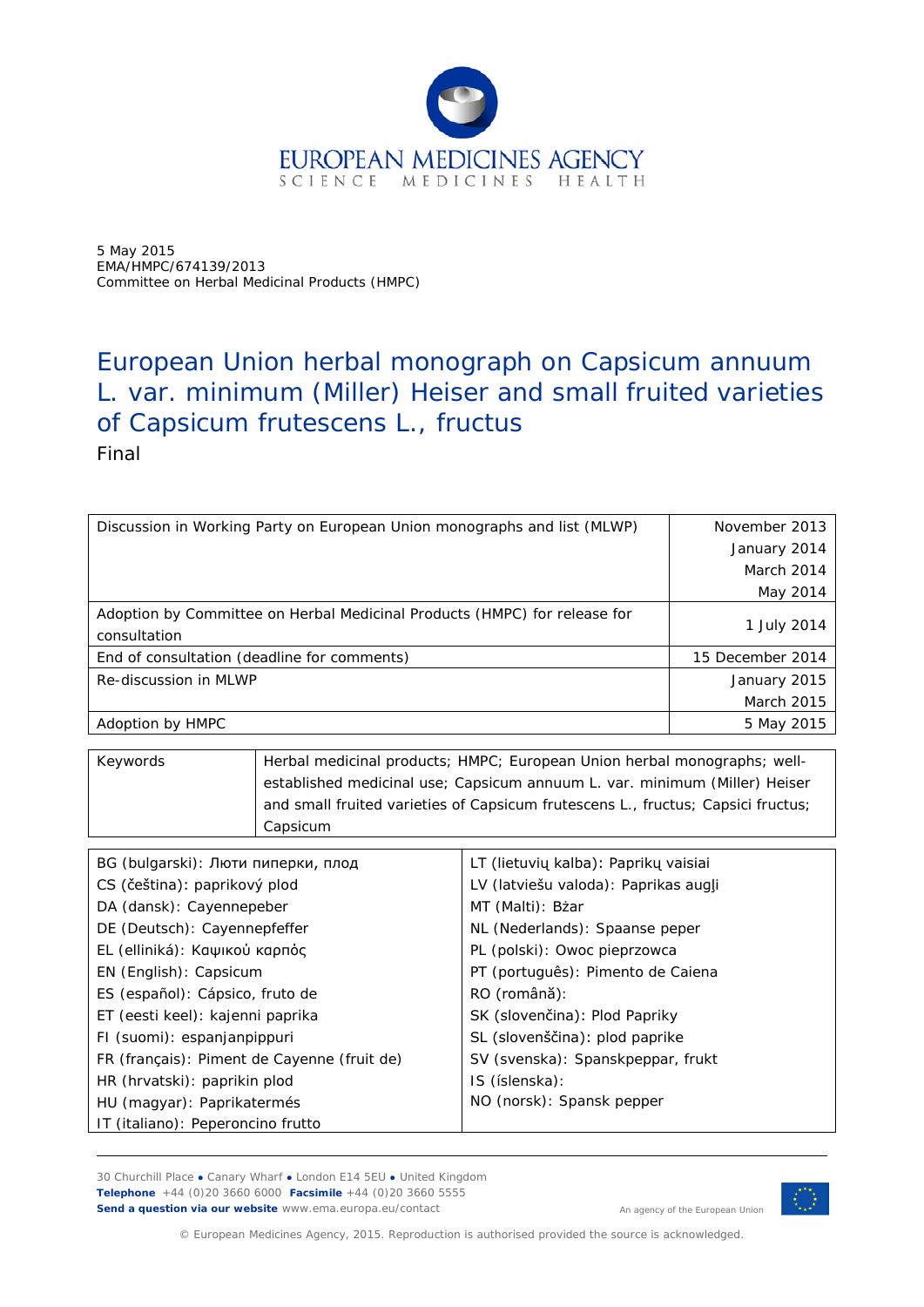**European Union herbal monograph on** *Capsicum annuum* **L. var.** *minimum* **(Miller) Heiser and small fruited varieties of**  *Capsicum frutescens* **L., fructus**

## **1. Name of the medicinal product**

To be specified for the individual finished product.

# **[2](#page-1-1). Qualitative and quantitative composition**<sup>[1](#page-1-0),2</sup>

| Well-established use <sup>3</sup>                                                                                               | <b>Traditional use</b> |
|---------------------------------------------------------------------------------------------------------------------------------|------------------------|
| With regard to the marketing authorisation<br>application of Article 10(a) of Directive<br>2001/83/EC as amended                |                        |
| Capsicum annuum L. var. minimum (Miller) Heiser<br>and small fruited varieties of Capsicum frutescens<br>L., fructus (Capsicum) |                        |
| i) Herbal substance                                                                                                             |                        |
| Not applicable.                                                                                                                 |                        |
| ii) Herbal preparations                                                                                                         |                        |
| Soft extract (DER 4-7:1), standardised to<br>a)<br>2.0–2.78% total capsaicinoids, extraction<br>solvent ethanol 80% (V/V)       |                        |
| Soft extract (DER 1.5-2.5:1), extraction<br>b)<br>solvent ethanol 96% (V/V)                                                     |                        |
| Soft extract (DER 11-30:1), extraction solvent<br>C)<br>propan-2-ol                                                             |                        |

## **3. Pharmaceutical form**

ł

| Well-established use                                                                             | <b>Traditional use</b> |
|--------------------------------------------------------------------------------------------------|------------------------|
| Herbal preparation in a medicated plaster or in<br>semi-solid dosage forms for cutaneous use.    |                        |
| The pharmaceutical form should be described by<br>the European Pharmacopoeia full standard term. |                        |

<span id="page-1-1"></span><span id="page-1-0"></span><sup>&</sup>lt;sup>1</sup> The material complies with the Ph. Eur. monograph (ref.: 1859).<br><sup>2</sup> The declaration of the active substance(s) for an individual finished product should be in accordance with relevant herbal quality guidance.

<span id="page-1-2"></span><sup>&</sup>lt;sup>3</sup> Contact with the national agencies before starting an application procedure is advised in order to address the need to provide equivalence data (National Scientific Advice).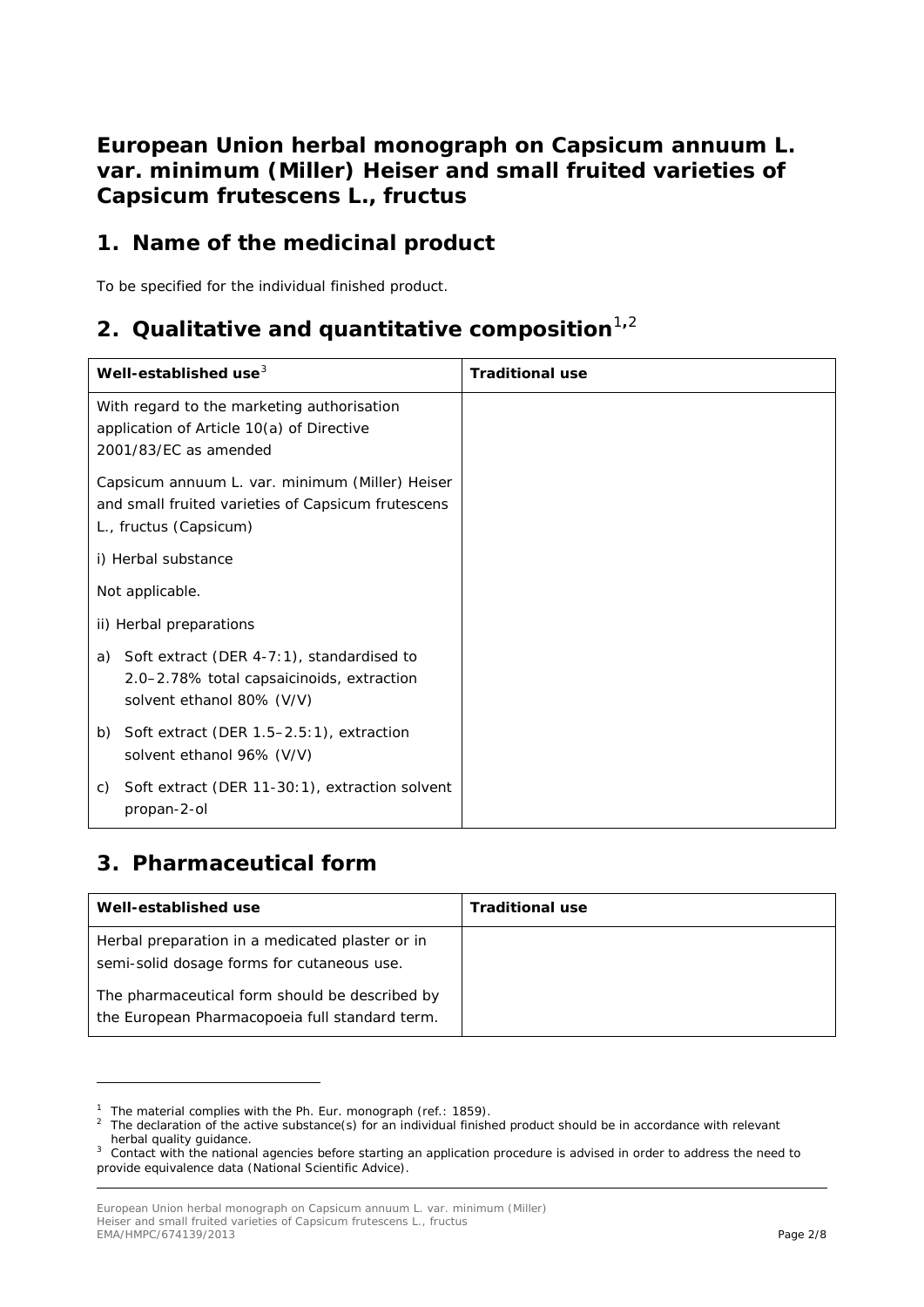# **4. Clinical particulars**

## *4.1. Therapeutic indications*

| Well-established use                                                             | <b>Traditional use</b> |
|----------------------------------------------------------------------------------|------------------------|
| Herbal medicinal product for the relief of muscle<br>pain such as low back pain. |                        |

### *4.2. Posology and method of administration*

| Well-established use                                                                                                                                                                                                                            | <b>Traditional use</b> |
|-------------------------------------------------------------------------------------------------------------------------------------------------------------------------------------------------------------------------------------------------|------------------------|
| Posology                                                                                                                                                                                                                                        |                        |
| Herbal preparation a)                                                                                                                                                                                                                           |                        |
| <b>Medicated plaster</b>                                                                                                                                                                                                                        |                        |
| Adults and elderly<br>1 medicated plaster (22 x 14 cm) containing soft<br>extract of Capsici fructus, corresponding to 11 mg<br>capsaicinoids expressed as capsaicin<br>$(= 35 \mu g / cm^2)$ .                                                 |                        |
| 1 medicated plaster (12 x 18 cm) containing soft<br>extract of Capsici fructus, corresponding to 4.8<br>mg capsaicinoids expressed as capsaicin<br>$(= 22 \mu g/cm^2)$ .                                                                        |                        |
| Daily dose: A maximum of 1 plaster per day<br>should be applied on the affected area for at least<br>4 and up to 12 hours. There should be an interval<br>of at least 12 hours before a new plaster is<br>applied at the same application area. |                        |
| The use in children and adolescents under 18<br>years of age is not recommended (see section 4.4<br>'Special warnings and precautions for use').                                                                                                |                        |
| Herbal preparation a, b, c)                                                                                                                                                                                                                     |                        |
| Semi-solid dosage forms                                                                                                                                                                                                                         |                        |
| Adults and elderly                                                                                                                                                                                                                              |                        |
| Semi-solid dosage forms corresponding to<br>40-53 mg capsaicinoids / 100 g.                                                                                                                                                                     |                        |
| To be applied in a thin layer on the affected area<br>2-4 times daily.                                                                                                                                                                          |                        |
| The use in children and adolescents under<br>18 years of age is not recommended (see section<br>4.4 'Special warnings and precautions for use').                                                                                                |                        |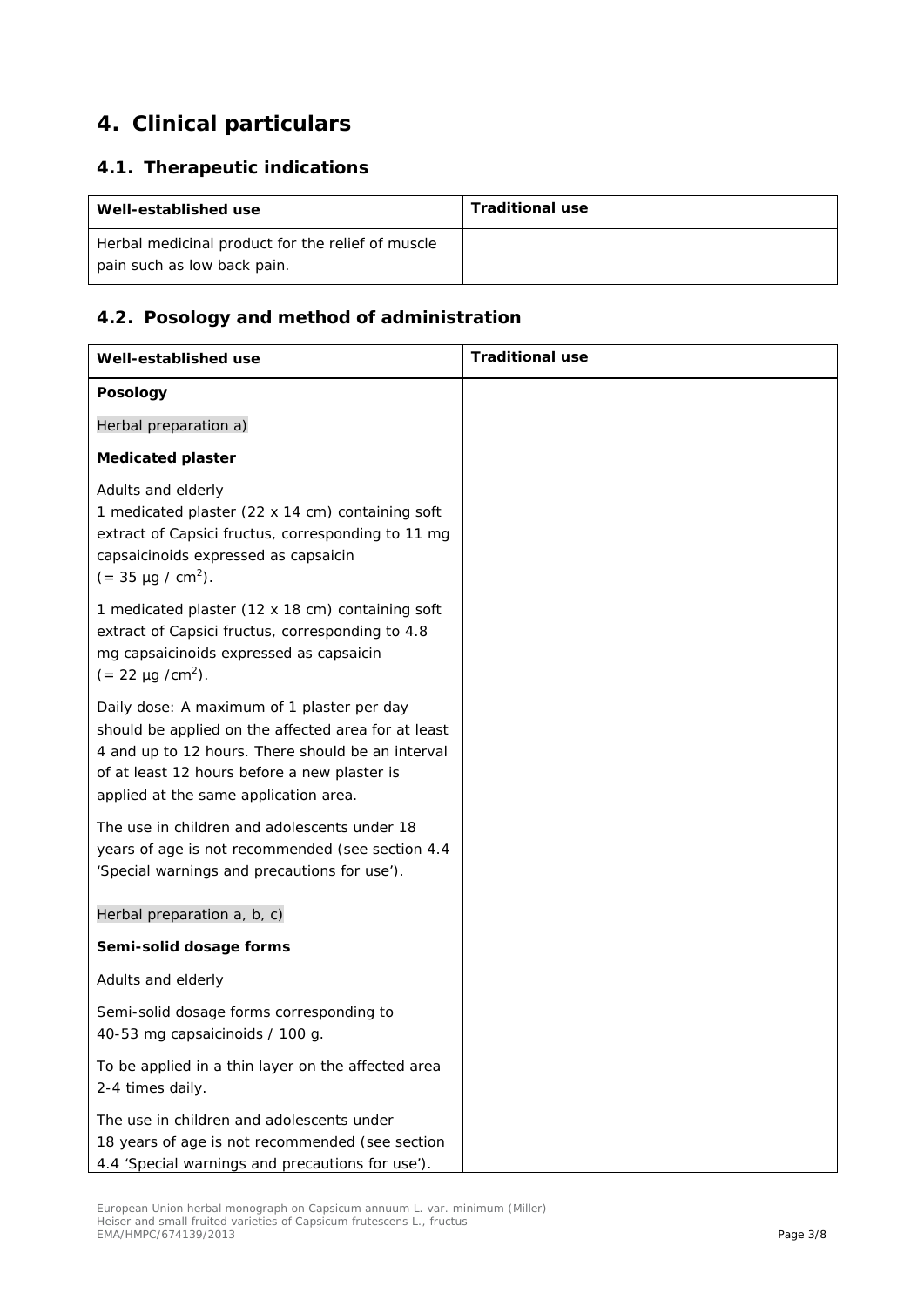| Well-established use                                                                                           | <b>Traditional use</b> |
|----------------------------------------------------------------------------------------------------------------|------------------------|
| <b>Duration of use</b>                                                                                         |                        |
| If the symptoms persist during the use of the                                                                  |                        |
| medicinal product, a doctor or a pharmacist                                                                    |                        |
| should be consulted.                                                                                           |                        |
| The medication should be continued until relief of                                                             |                        |
| pain is achieved, if necessary up to 3 weeks. After                                                            |                        |
| 3 weeks of use a break of at least 2 weeks is                                                                  |                        |
| required.                                                                                                      |                        |
| <b>Method of administration</b>                                                                                |                        |
| Cutaneous use.                                                                                                 |                        |
| Hands should be washed with soap and water<br>after touching or handling the plaster/semisolid<br>dosage form. |                        |

## *4.3. Contraindications*

| Well-established use                                                                                               | <b>Traditional use</b> |
|--------------------------------------------------------------------------------------------------------------------|------------------------|
| Hypersensitivity to the active substance or to<br>other sources of capsaicinoids (e.g. pepper plants<br>or chili). |                        |
| Broken skin, wounds and eczema.                                                                                    |                        |

## *4.4. Special warnings and precautions for use*

| Well-established use                                                                                                                                                                                                                  | <b>Traditional use</b> |
|---------------------------------------------------------------------------------------------------------------------------------------------------------------------------------------------------------------------------------------|------------------------|
| The use in children and adolescents under<br>18 years of age has not been established due to<br>lack of data on safety and efficacy.                                                                                                  |                        |
| The medicinal product should not be applied near<br>the eyes or to mucous membranes.                                                                                                                                                  |                        |
| It is recommended not to scratch the application<br>site to avoid damage to the skin.                                                                                                                                                 |                        |
| Application of additional sources of heat during<br>treatment should be avoided (e.g. solar or<br>infrared radiation, heating pad or warm water).<br>The effect of warmth can also be intensified by<br>physical activity (sweating). |                        |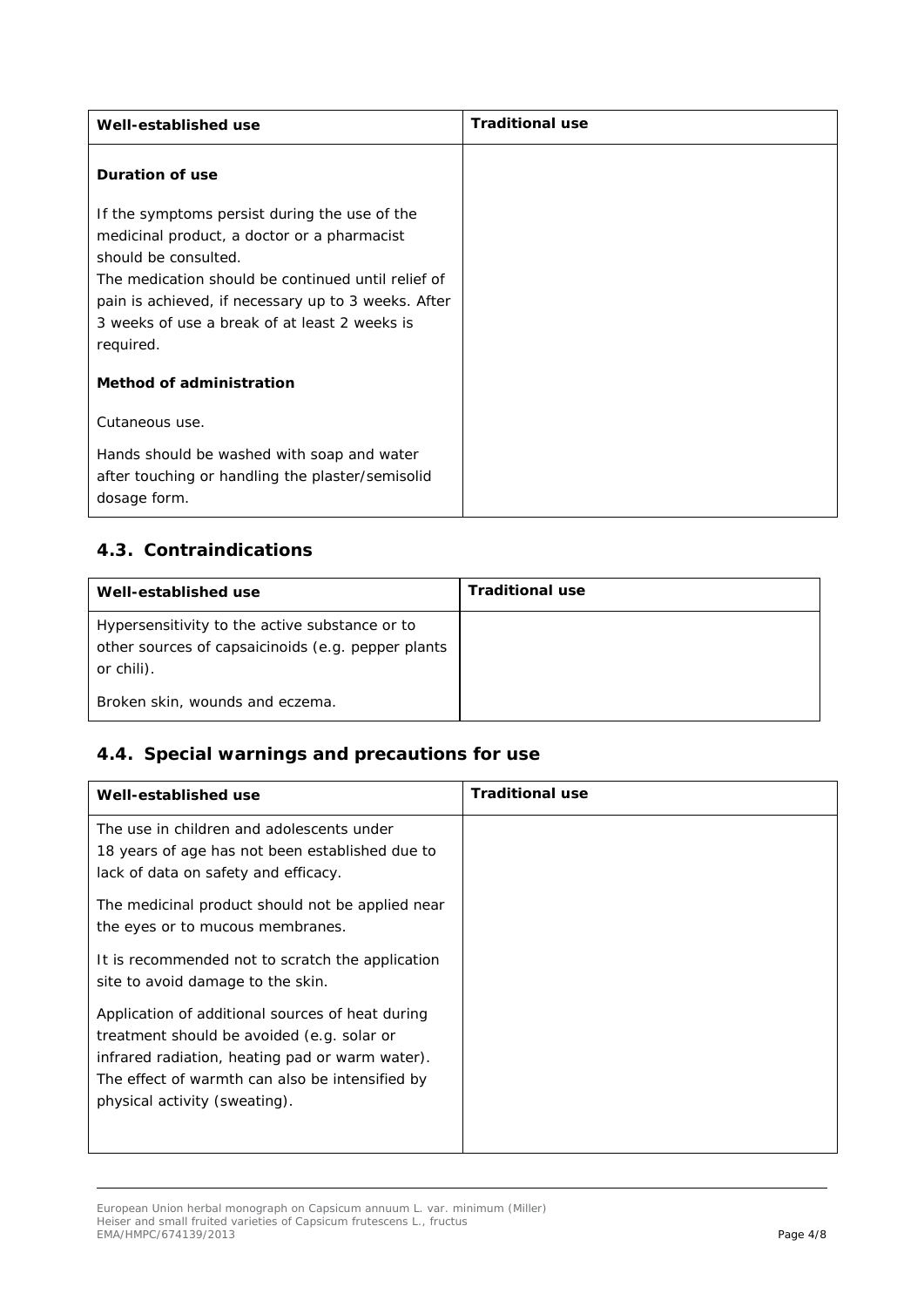| Well-established use                                                                                                                                                               | <b>Traditional use</b> |
|------------------------------------------------------------------------------------------------------------------------------------------------------------------------------------|------------------------|
| Treatment should be discontinued if the heat<br>effect is experienced as excessive. In this case the<br>plaster or the surplus of the semi-solid dosage<br>form should be removed. |                        |
| If the symptoms worsen during the use of the<br>medicinal product, a doctor or a pharmacist<br>should be consulted.                                                                |                        |

### *4.5. Interactions with other medicinal products and other forms of interaction*

| Well-established use                                                                                                                                                                                                                                                      | <b>Traditional use</b> |
|---------------------------------------------------------------------------------------------------------------------------------------------------------------------------------------------------------------------------------------------------------------------------|------------------------|
| No interaction studies have been performed.                                                                                                                                                                                                                               |                        |
| The plaster/semisolid dosage form is not intended<br>to be applied at the same time as other topical<br>products [e.g. other rubefacients (which increase<br>the perfusion and cause a reddening of the skin)<br>or pain relieving gels] at the same application<br>site. |                        |
| Interactions with other products applied at the<br>same application site may even occur up to<br>12 hours after the plaster has been removed.                                                                                                                             |                        |

## *4.6. Fertility, pregnancy and lactation*

| Well-established use                               | <b>Traditional use</b> |
|----------------------------------------------------|------------------------|
| There are no data from the use in pregnant         |                        |
| women.                                             |                        |
| Animal studies have shown reproductive toxicity    |                        |
| after high subcutaneous doses of capsaicin.        |                        |
| Capsaicin crosses the placenta and may pass into   |                        |
| breast milk.                                       |                        |
| Although, prenatal and neonatal effects of         |                        |
| capsaicin occurred at doses in excess of the       |                        |
| maximum clinical dose of plaster/semi-solid        |                        |
| dosage forms, the plaster/semi-solid dosage form   |                        |
| should only be used during pregnancy and           |                        |
| lactation after a careful risk-benefit assessment. |                        |
| No fertility data available.                       |                        |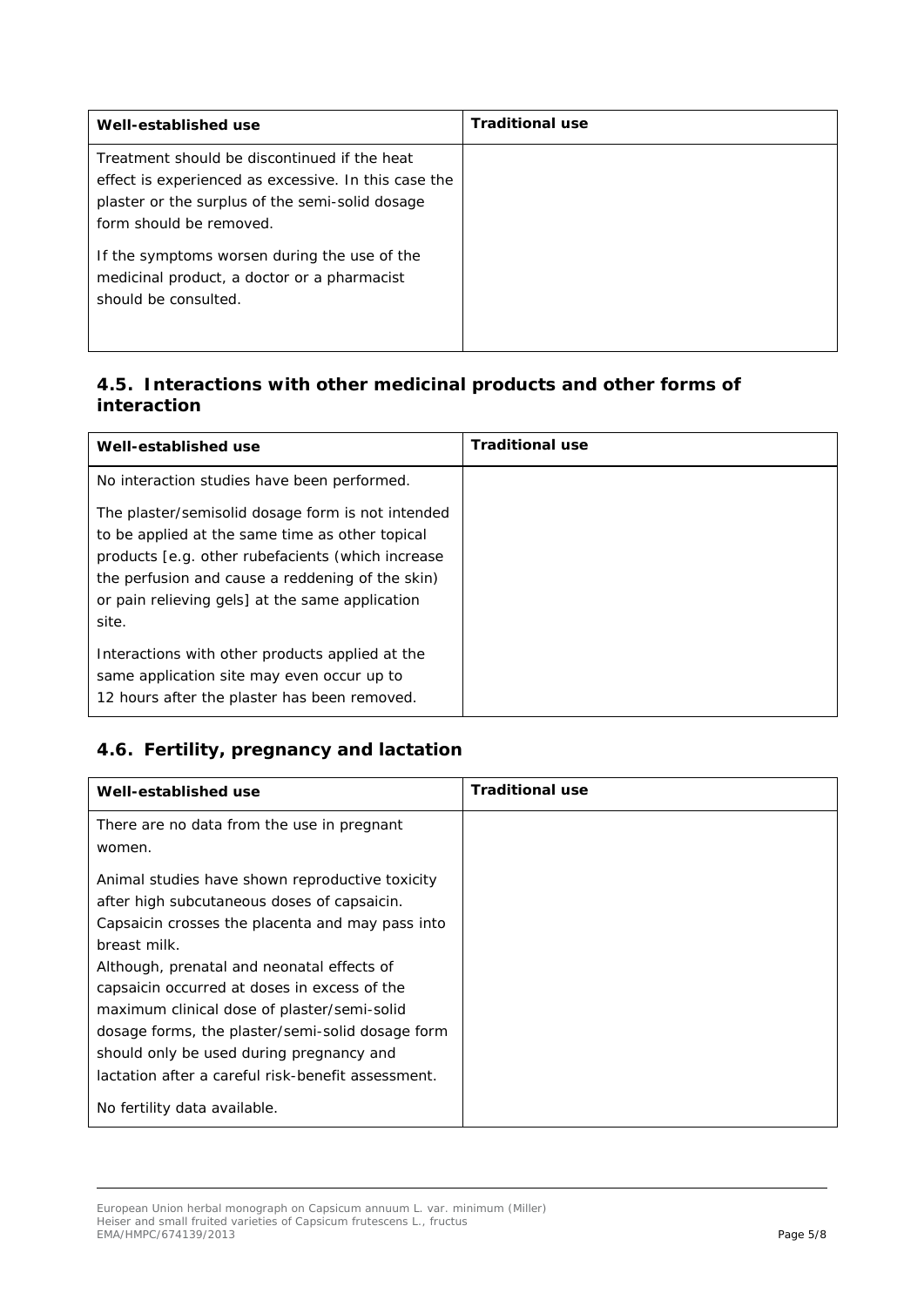### *4.7. Effects on ability to drive and use machines*

| Well-established use | <b>Traditional use</b> |
|----------------------|------------------------|
| Not relevant.        |                        |

### *4.8. Undesirable effects*

| Well-established use                                                                                                                                                                                                                                                                                                                                                                                                                                                 | <b>Traditional use</b> |
|----------------------------------------------------------------------------------------------------------------------------------------------------------------------------------------------------------------------------------------------------------------------------------------------------------------------------------------------------------------------------------------------------------------------------------------------------------------------|------------------------|
| <b>Medicated plaster</b>                                                                                                                                                                                                                                                                                                                                                                                                                                             |                        |
| The active ingredient causes increased local blood<br>circulation with marked reddening of the skin and<br>a sensation of warmth. This reaction is part of the<br>normal pharmacological action of the preparation<br>and subsides as a rule within a short time after<br>removal of the plaster.                                                                                                                                                                    |                        |
| In rare cases (~1/10,000 to <1/1,000):<br>Skin hypersensitivity and allergic reactions<br>(e.g. urticaria, blisters or vesiculation at the<br>application site) may occur. The treatment is to be<br>stopped in such cases immediately. Especially<br>during the first days of treatment a burning<br>sensation or stinging or itching may occur.<br>If, in individual cases, the side effects are<br>experienced as excessive, treatment should be<br>discontinued. |                        |
| Semi-solid dosage forms                                                                                                                                                                                                                                                                                                                                                                                                                                              |                        |
| The active ingredient causes increased local blood<br>circulation with marked reddening of the skin and<br>a sensation of warmth. This reaction is part of the<br>normal pharmacological action of the herbal<br>preparation.                                                                                                                                                                                                                                        |                        |
| Skin hypersensitivity and allergic reactions (e.g.<br>urticaria, blisters or vesiculation at the application<br>site) may occur. The frequency is not known.                                                                                                                                                                                                                                                                                                         |                        |
| The treatment is to be stopped in such cases<br>immediately.                                                                                                                                                                                                                                                                                                                                                                                                         |                        |
| If, in individual cases, burning sensation or<br>stinging or itching are experienced as excessive,<br>treatment should be discontinued.                                                                                                                                                                                                                                                                                                                              |                        |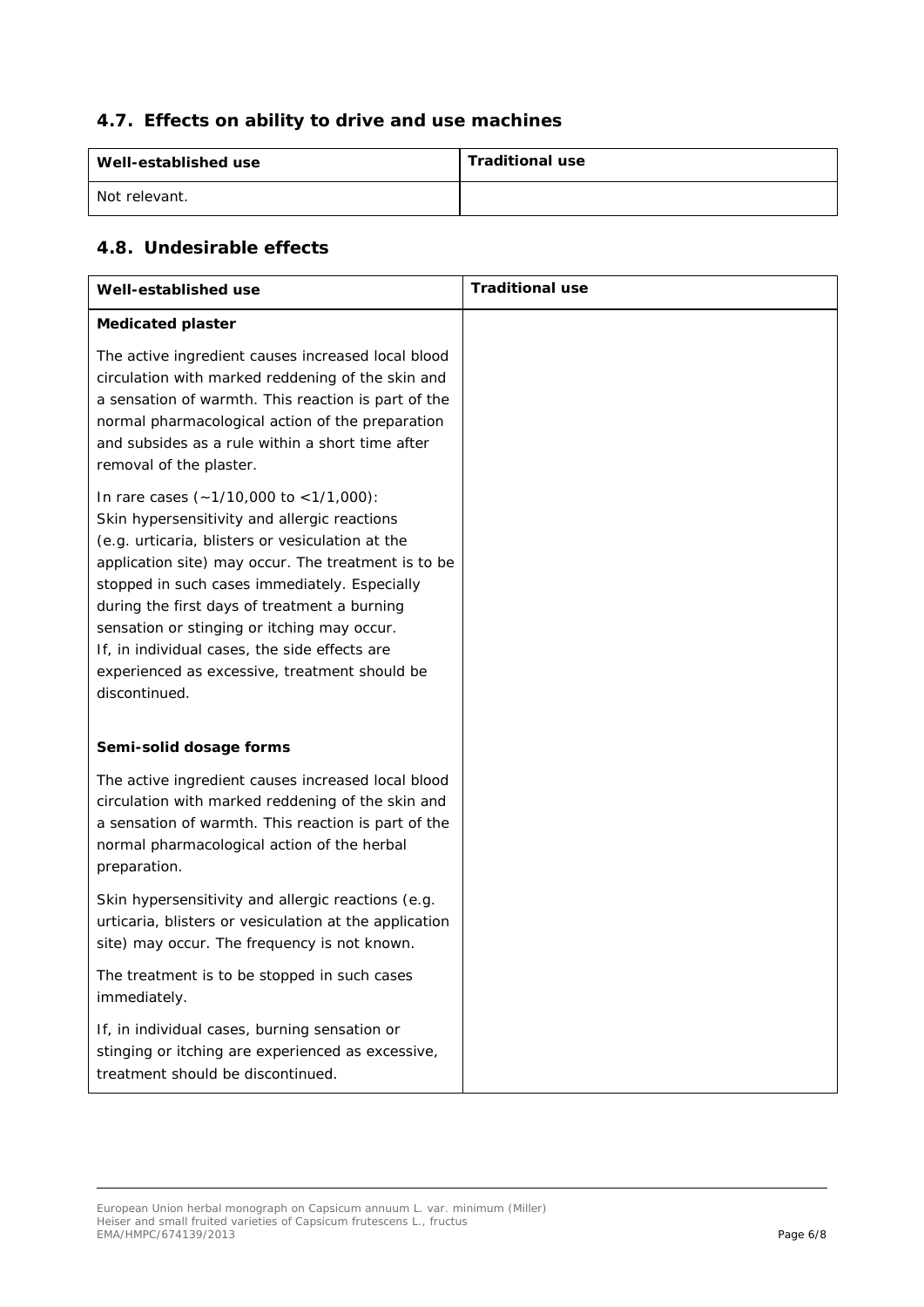#### *4.9. Overdose*

| Well-established use                   | <b>Traditional use</b> |
|----------------------------------------|------------------------|
| No case of overdose has been reported. |                        |

# **5. Pharmacological properties**

#### *5.1. Pharmacodynamic properties*

| Well-established use                                   | <b>Traditional use</b> |
|--------------------------------------------------------|------------------------|
| Pharmacotherapeutic group: Capsicum                    |                        |
| preparations and similar agents                        |                        |
| Proposed ATC code: M02AB                               |                        |
| Capsaicin is the primary pungent principle in the      |                        |
| fruit of capsicum plants. The precise mechanism        |                        |
| of action has not been fully elucidated.               |                        |
| Topically applied capsaicin triggers local irritation, |                        |
| which manifests symptomatically as erythema and        |                        |
| a burning, sometimes itchy sensation. This may         |                        |
| be attributed to a neurogenic inflammatory             |                        |
| process and explained by the release of the            |                        |
| neurotransmitter substance P.                          |                        |
| The second stage of the capsaicin action is            |                        |
| associated with antinociceptive effects, the           |                        |
| duration of which ranges from hours to weeks.          |                        |
| Substance P depletion of the neuron following          |                        |
| repeated application leads to a long-term              |                        |
| desensitisation to burning and pain.                   |                        |

## *5.2. Pharmacokinetic properties*

| Well-established use                                                                                                                              | <b>Traditional use</b> |
|---------------------------------------------------------------------------------------------------------------------------------------------------|------------------------|
| Capsaicin is absorbed percutaneously. Animal data<br>suggest a systemic bioavailability of topically<br>applied capsaicin ranging from 27 to 34%. |                        |
| The absorbed capsaicin is metabolised mainly in<br>the liver and eliminated in the form of metabolites<br>in the urine and faeces.                |                        |